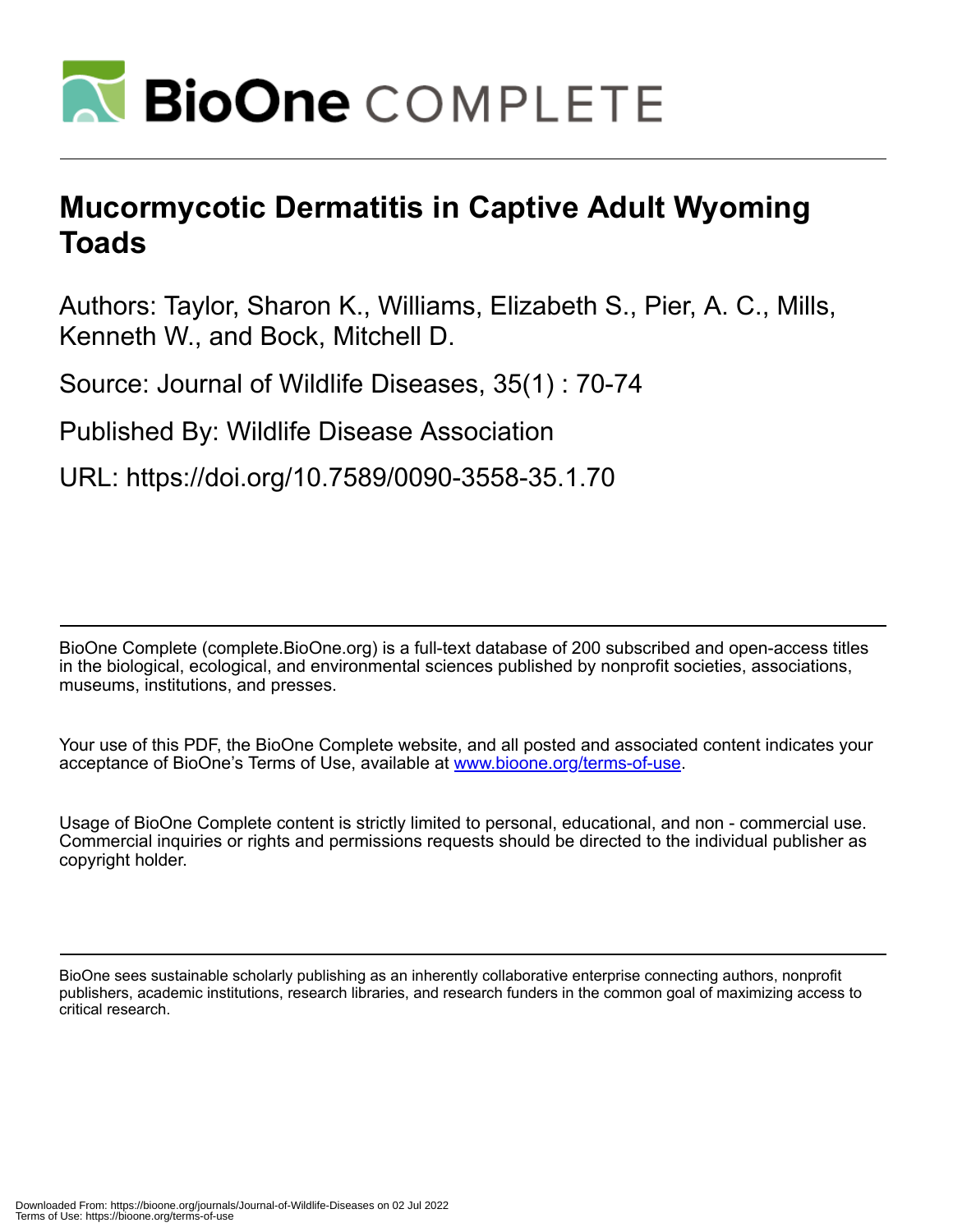## **Mucormycotic Dermatitis in Captive Adult Wyoming Toads**

**Sharon K. Taylor,**1,2,4 **Elizabeth S. Williams,**<sup>1</sup> **A. C. Pier,**<sup>1</sup> **Kenneth W. Mills,**<sup>1</sup> **and Mitchell D. Bock,**3 1 Department of Veterinary Sciences, University of Wyoming, 1174 Snowy Range Road, Laramie, Wyoming 82070, USA; <sup>2</sup> Current Address: Florida Game & Fresh Water Fish Commission, 566 Commercial Boulevard, Naples, Florida 34104, USA; <sup>3</sup> Wyoming Game and Fish Department, Sybille Wildlife Research and Conservation Education Unit, Sybille Canyon, Wyoming 82201, USA; Corresponding author (email: staylor@wrl.gfc.state.fl.us).

ABSTRACT: During late May 1995, 50 adult captive endangered Wyoming toads (*Bufo baxteri*) were brought out of hibernation. Approximately 3 to 10 days after hibernation emergence, all toads were hormonally induced to breed, and paired. Each pair was placed in their own breeding tank. Four toads developed clinical signs of disease which included lethargy and multiple (4 to 12) small (2 mm) raised hyperemic nodules with white fuzzy caps on the ventral skin. The condition progressively worsened until death occurred, within 3 to 6 days. Mycotic dermatitis caused by *Mucor* sp. was diagnosed in the four toads through histology and isolation of the organism. This is the first case report of a *Mucor* sp. causing a fatal dermatitis in an amphibian without significant inflammatory response and without systemic involvement.

*Key words:* Amphibian, *Bufo baxteri,* mortality, *Mucor* sp., mycotic dermatitis, Wyoming toad.

Amphibians frequently inhabit moist soils of the aquatic terrestrial interface (Frye, 1977; Behler and King, 1977; Zug, 1993). This environment provides favorable conditions for a diversity of potentially pathogenic fungi to thrive. However, the literature contains relatively few reports of mycotic dermatitis in amphibians (Reichenbach-Klinke and Elkan, 1965; Taylor et al., 1995). Lethal mycotic infections in mammalian species manifest almost exclusively in those which have undergone severe physical stress, injury, and/ or immunosuppression (Rippon, 1982; Koneman and Roberts, 1985; Roberts, 1986; Ajello, 1988). While there has been little research to evaluate potential predisposing factors, most amphibian mycoses also are believed to occur in compromised individuals (Anver and Pond, 1984).

Epizootics involving horizontal transmission of infections in free-ranging juvenile and adult amphibians are extremely rare. These age classes of animals often live solitary lives and are not as likely to become infected directly from other amphibians. The exception occurs when amphibians congregate near ponds during the breeding season (Anver and Pond, 1984). However, in captive situations, amphibians are often group-housed and horizontal transmission may be more likely to occur.

*Mucor* spp. are usually considered nonpathogenic and occur worldwide in soil and decaying organic matter (Rippon, 1982; Roberts, 1986). Frequently *Mucor* sp. can be isolated from toads as nonpathogenic contaminants (Taylor et al., 1995). Disease due to *Mucor* sp. are thought to be acquired by inhalation of the spores or from direct inoculation through the skin or tissue by traumatic incident (Ajello, 1988). This organism also has been found in sections of intestinal mucosa and contents.

Speare et al. (1994, 1997) described free-ranging cane toads (*Bufo marinus*) in Australia systemically infected with *Mucor amphibiorum.* Prevalence of infections was 0.71% of 3,518 toads. Grossly, affected toads had granulomas in numerous internal organs but no skin lesions. Histologic examination of the granulomas revealed spherules ranging from 4.9 to 36.4  $\mu$ m in diameter. Fungal hyphae were not formed. *Mucor amphibiorum* is known to grow well in soil, thus the animals may have become infected when incidentally ingesting soil during feeding. As the cane toad is regarded as an introduced pest animal to Australia, no avenues of treatment were attempted.

Systemic *Mucor* sp. infection also has been observed in a captive White's treefrog (*Peloryas caerulea*) (Frank, 1975).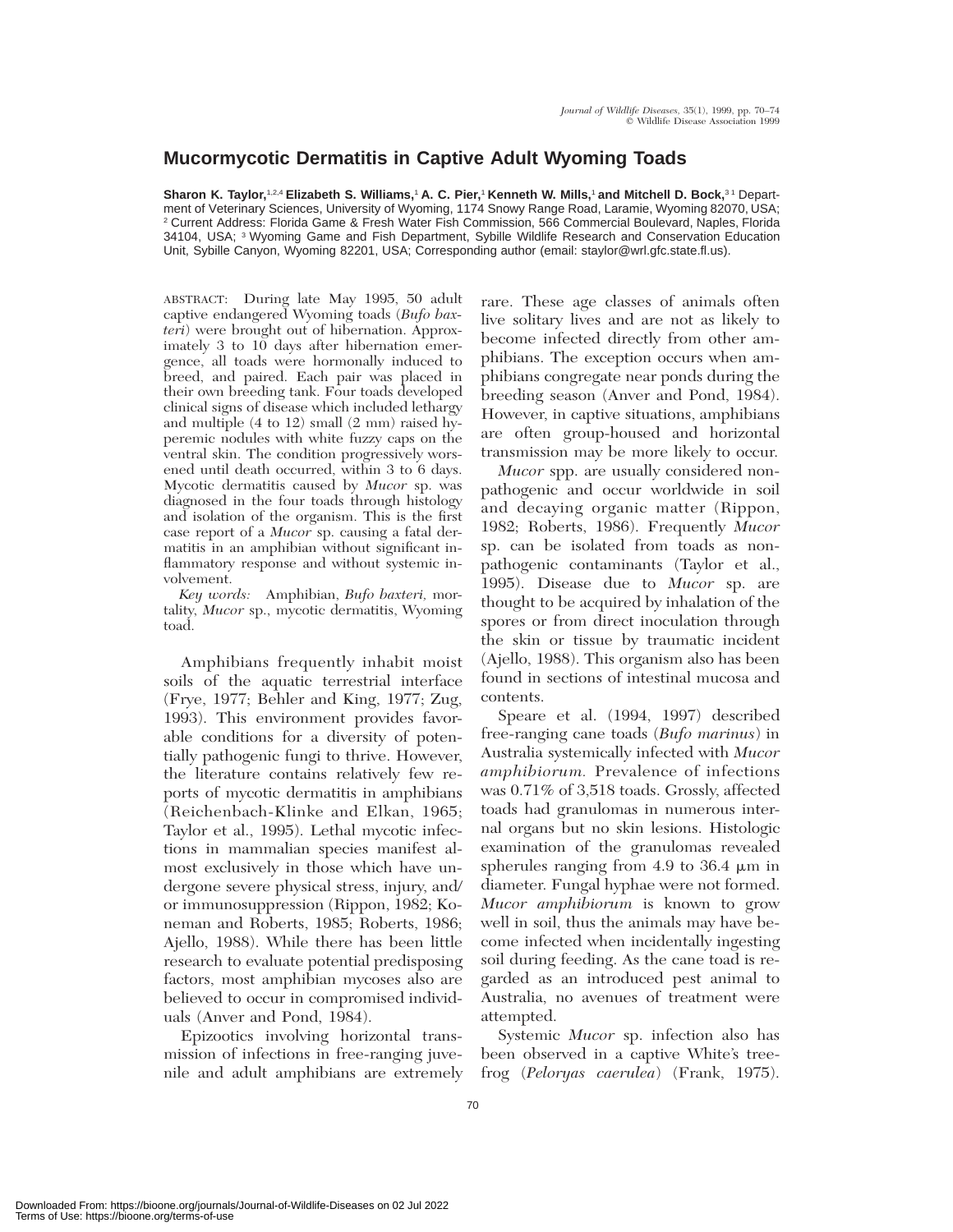White nodules were found on the surface of the liver and spleen. Culture of these nodules yielded an undetermined species of the genus *Mucor.* The organism was experimentally inoculated into common toads (*B. americanus*) which resulted in same disease.

During late May 1995, 50 adult captive endangered Wyoming toads (*Bufo baxteri*) were brought out of hibernation at the Wyoming Game and Fish Department's Sybille Wildlife Research and Conservation Education Unit (Sybille Canyon, Wyoming, USA; 41°44'N, 105°23'W). Toads were housed in groups of six, in glass tanks  $(101 \text{ cm L} \times 38 \text{ cm W} \times 38 \text{ cm H})$  with pea gravel substrate that allowed areas for dry basking, and areas of graduated water depths up to 5 cm for swimming. The water was filtered biologically, treated chemically, and subjected to UV sterilization. Toads were provided free-choice live crickets (Top Hat Cricket Farm, Kalamazoo, Michigan, USA). The room was on a 16 hr light/8 hr dark cycle, room temperature ranged between 20 to 30 C, and the relative humidity in the room was approximately 40%.

All toads were observed eating on a regular basis and approximately 3 to 10 days after hibernation emergence, all toads were hormonally induced to breed. This was achieved by subcutaneous injection of 1 mg/10 g body weight luteinizing hormone releasing hormone (HRH 4513; Sigma Chemical, St. Louis, Missouri, USA). Toads were then paired and each pair was placed in their own breeding tank. These tanks were identical to those described above, except they were flooded with water to a depth of 5 to 8 cm. Within 8 to 36 hr, the toads were calling and in amplexus. Four toads developed clinical signs of disease after being in amplexus for at least 36 hr. These signs included lethargy and multiple (4 to 12) small (2 mm) raised hyperemic nodules with white fuzzy caps on the ventral skin (Fig. 1). The condition progressively worsened until death occurred, within 6 days.



FIGURE 1. Ventral view of a Wyoming toad that died from mucormycotic dermatitis with multiple, small (2 mm), raised hyperemic nodules with white fuzzy caps. Bar  $= 5$  mm.

Dead toads were placed in sterile plastic bags and delivered to the Wyoming State Veterinary Diagnostic Laboratory (Laramie, Wyoming, USA) for postmortem evaluation that same day. Body condition was subjectively evaluated by size of intestinal fat bodies and amount of pericardial fat. Sections of ventral abdominal skin, digits, tongue, glutaeus muscle, lung, heart, liver, kidney, stomach, intestine, fat bodies, gonads or oviducts, and abnormal tissues were fixed in 10% buffered formalin, embedded in paraffin, sectioned at  $5$  to  $7 \mu m$ , and stained with hematoxylin and eosin. Periodic-acid Schiff (PAS) and Gram's stain (Chandler et al., 1980; Rippon, 1982) were used on sections of skin (Chandler et al., 1980). Tissues were evaluated by light microscopy.

Swabs of ventral abdominal skin, subcutaneous fluid, liver, lung, kidney, and intestine were collected and placed in modified Stuart's bacterial transport medium (S/P Brand Culturette Systems, Baxter Diagnostics, Deerfield, Illinois, USA). These were plated immediately onto Columbia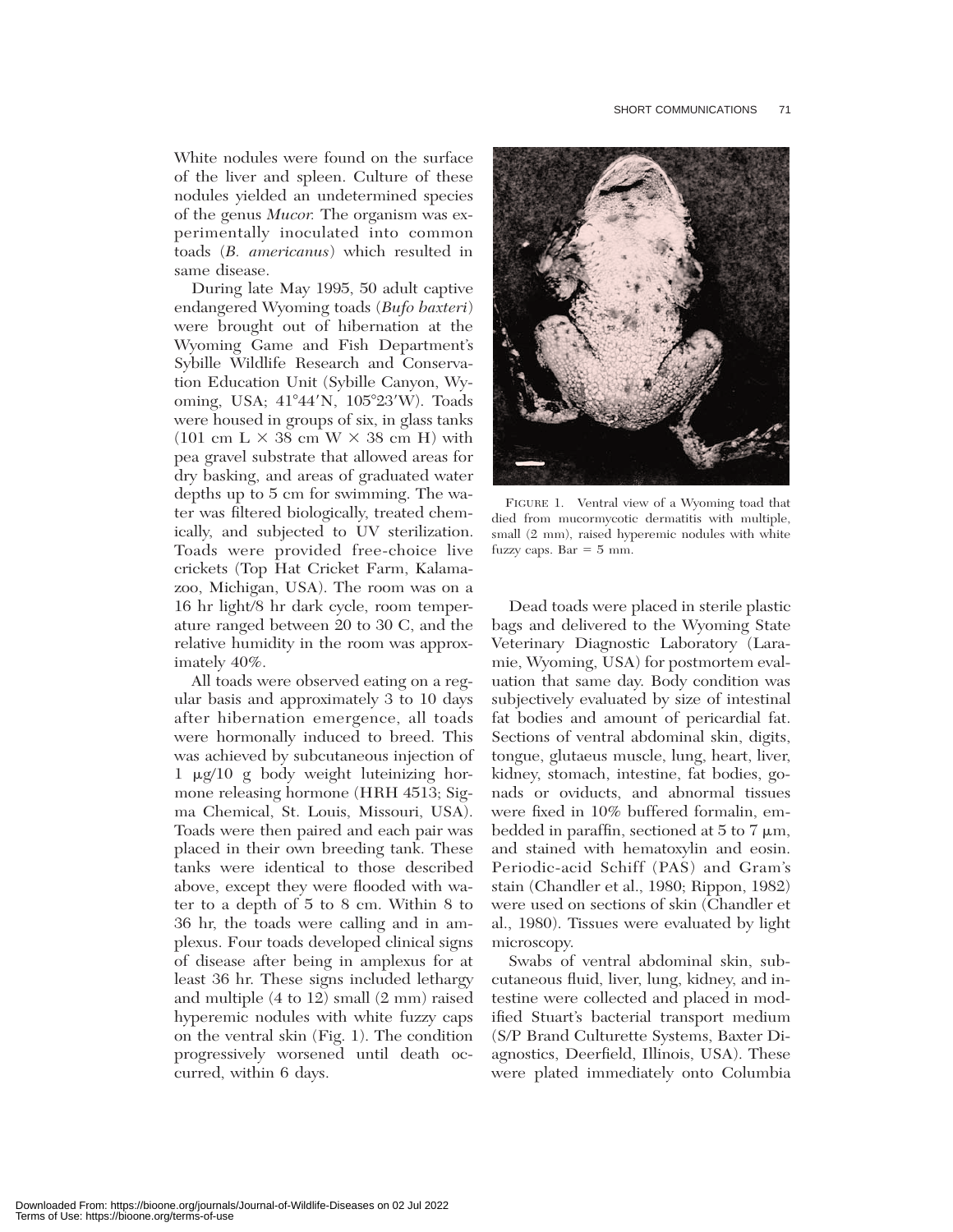## 72 JOURNAL OF WILDLIFE DISEASES, VOL. 35, NO. 1, JANUARY 1999

agar with 5% sheep blood (Acumedia Manufacturing, Inc., Baltimore, Maryland USA). The plates were incubated at 35 C in atmospheric air for 96 hr. Plates were examined for bacterial growth each day. Bacterial isolates were inoculated into a commercial aerobic bacterial identification system which characterizes microbes based on carbon metabolic tests (Biolog Panels, Biolog Inc., Hayward, California, USA).

Fungal cultures were conducted by placing sections of ventral abdominal skin and digits on Sabouraud's dextrose agar slants (Rippon, 1982) and grown at room temperature (22 C) for 1 mo. Isolates were stained with lactophenol cotton blue and identified microscopically by morphology (Rippon, 1982).

All toads were judged to be in good body fat condition. All four toads had 1 piece of pea gravel of 0.5–1 cm in diameter in their stomachs on postmortem evaluation, however no gastric or intestinal lesions were observed. All other internal organs appeared grossly normal. Histologically, the nodules were characterized by numerous uniform fungal hyphae in the epidermis layer of the skin without significant inflammatory reaction (Fig. 2). Sections of other major organs did not demonstrate systemic mycosis. Pure cultures of a morphologically identical *Mucor* sp. were cultured from the skin nodules of all four toads (Fig. 3). The cultures did not morphologically resemble the *M. amphibiorum* identified in cane toads by Speare et al. (1994, 1997). Bacterial cultures revealed mixed isolates of *Pseudomonas aeruginosa, Citrobacter freundii, Acinetobacter lwoffi, Enterobacter cloacae, Escherichia coli, Klebsiella ozaenae, Proteus mirbilis, Proteus vulgaris,* and *Serratia liquefaciens.* We were unable to establish a specific bacterial relationship with this disease.

The stress of emergence from hibernation and breeding could have contributed to increased stress and infection by *Mucor* sp. respectively among these animals. The



FIGURE 2. Hematoxylin and eosin stained section of a ventral skin nodule from a Wyoming toad that died from mucormycotic dermatitis that demonstrates the uniform hyphae. Bar =  $10 \mu m$ .

effect of the hormonal induction to breed could have contributed to increased stress or unknown effects in these toads. Nothing is known about the effect of this hormone on the amphibian immune system. The single injection site was not directly related to the diffuse locations of the ventral nodules. In addition, other Wyoming toads were hormonally induced to breed and did not demonstrate clinical disease.

An acute undetected change in water characteristics in these toad's tanks also could have irritated the toad's skin, and provided an environment for this organism to become pathogenic. Other husbandry factors such as temperature and humidity could also have occurred. However, hundreds of captive Wyoming toads have been maintained in this manner. All four toads had pea gravel in their stomachs on post-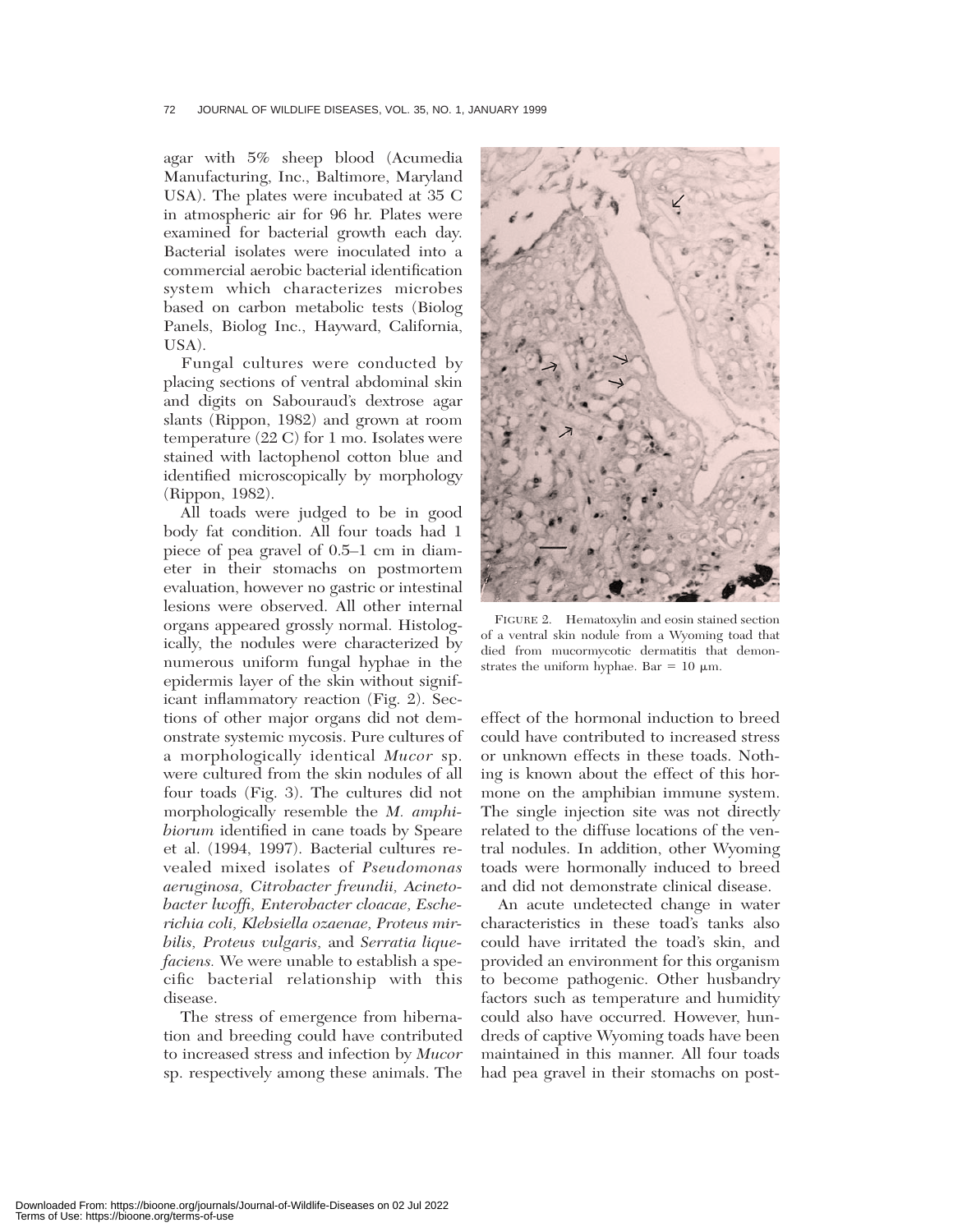

FIGURE 3. *Mucor* sp. that was cultured from a Wyoming toad that died from of mucormycotic dermatitis on a wet mount stained with lactophenol cotton blue. Note the uniform branching hyphae and the columella that morphologically are unique to the genus *Mucor*. Bar = 10  $\mu$ m.

mortem examination. However, whether the gravel induced an underlying stress and increased mycosis susceptibility is unknown. All four toads were in good body condition, indicating that they had not undergone long term nutritional deprevation. We do believe that the gravel was incidently ingested by the toads as they were predating on crickets and intentionally being consumed. We elected not to increase stress in the remaining healthy toads by transporting them several hours away to

the nearest facility with radiographic capabilities to evaluate them for ingested pea gravel. Shortly after this epizootic occurred the pea gravel was covered with florists moss to prevent consumption of gravel. Unfortunately this epizootic occurred very rapidly and thus no opportunity for treatment existed. This condition has also not occurred in the 3 yr following the epizootic.

We thank V. Welch, A. Boerger-Fields, and H. Edwards for technical expertise. This research was supported by the United States Fish & Wildlife Service, the Wyoming Game & Fish Department and the Veterinary Science Department, University of Wyoming.

## **LITERATURE CITED**

- AJELLO, L. 1988. Zygomycosis. *In* Laboratory diagnosis of infectious diseases—Principles and practice, A Balows, W. J. Hausler, E. H. Lennette (eds.). Springer-Verlag, New York, New York, pp. 715–722.
- ANVER, M. R., AND C. L. POND. 1984. Biology and diseases of amphibians. *In* Laboratory animal medicine, J. G. Fox, B. J. Cohen, and F. M. Loew (eds.). Academic Press Inc, Orlando, Florida, pp. 427–447.
- BEHLER, J. L., AND F. W. KING. 1977. The Audubon Society field guide to North American reptiles & amphibians. Alfred A. Knopf, Inc., New York, New York, 743 pp.
- CHANDLER, F. W., W. KAPLAN, AND L. AJELLO. 1980. A colour atlas and textbook of the histopathology of mycotic diseases. Wolfe Medical Publications Ltd, Weert, Netherlands, 333 pp.
- FRANK, W. 1975. Mycotic infections in amphibians and reptiles. *In* Wildlife diseases, L. A. Page (ed.). Plenum Press, New York, New York, pp. 73–87.
- FRYE, F. L. 1977. General considerations in the care of captive amphibians. *In* Current veterinary therapy VI small animal practice, R. W. Kirk (ed.). W. B. Saunders, Philadelphia, Pennsylvania, pp. 772–778.
- KONEMAN, E. W., AND G. D. ROBERTS. 1985. Practical laboratory mycology, 3rd Edition. Williams & Wilkins, Baltimore, Maryland, 211 pp.
- REICHENBACH-KLINKE, H., AND E. ELKAN. 1965. Amphibia. *In* The principal diseases of lower vertebrates. Academic Press, New York, New York, 384 pp.
- RIPPON, J. W. 1982. Medical mycology: The pathogenic fungi and the pathogenic actinomycetes.